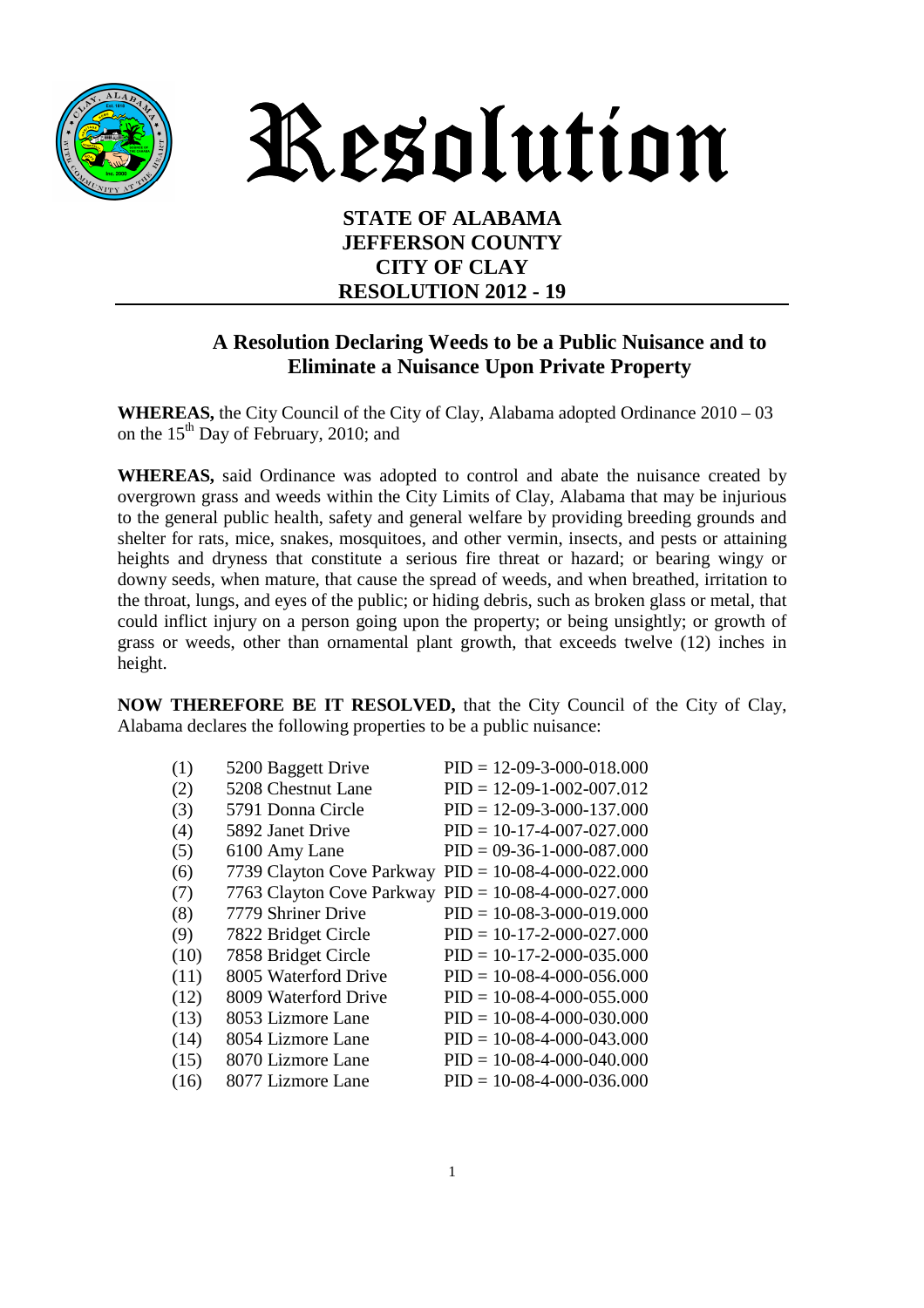

**Resolution 2012-19 Continued** 

**NOW THEREFORE BE IT FURTHER RESOLVED**, that the City Council of the City of Clay, Alabama will conduct a Public Hearing during the regularly scheduled City Council meeting on Monday September 17, 2012, to consider all evidence, objections and protests regarding the proposed removal of weeds and/or all other materials that may be considered a nuisance as identified above.

ADOPTED AND APPROVED, this 4<sup>th</sup> Day of September 2012.

\_\_\_\_\_\_\_\_\_\_\_\_\_\_\_\_\_\_\_\_\_\_\_\_\_\_\_\_\_\_\_\_\_\_ **Attest**: \_\_\_\_\_\_\_\_\_\_\_\_\_\_\_\_\_\_\_\_\_\_\_\_\_\_\_\_

Ed McGuffie **Bobby Christmas** Mayor City Clerk/Treasurer